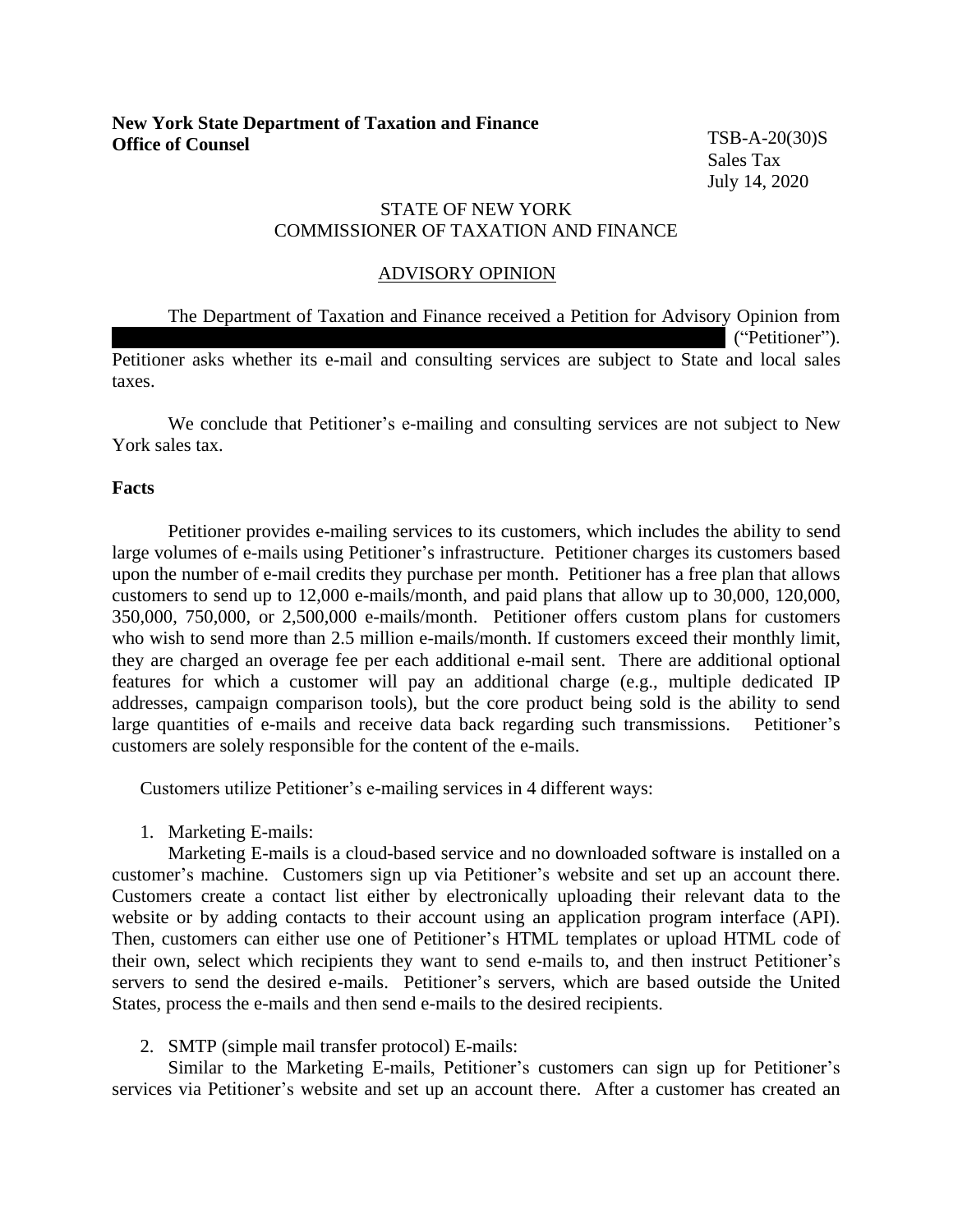account, Petitioner provides the customer a username and password and then the customer can take certain credentials and put them into their own website's code. The customer defines what the e-mails will look like (e.g., a forgotten password or e-mail for a purchase receipt e-mail) and sends that data to Petitioner, and then Petitioner sends the e-mails to designated recipients.

3. API (application programming interface) E-mails:

Petitioner's customers sign up for an account via Petitioner's website. After customers create an account, Petitioner provides the customers with API credentials, which operate similarly to a username and password. Petitioner explains that an API effectively allows customers to communicate with Petitioner's technology without having to go to Petitioner's website (i.e., customers can create code on their own system that tells Petitioner's system to add a contact or send an e-mail rather than going to Petitioner's website itself to instruct Petitioner's system). To use an API, a customer needs what Petitioner calls a "wrapper" in order for the customer to be able to communicate with Petitioner's technology. Petitioner creates wrappers that can be downloaded, free of charge, by customers to accommodate the different programming languages customers use.

4. Plug-In E-mails:

Some customers use non-typical content management systems (e.g., Joomla or Wordpress) for their websites. For these systems, Petitioner created "plug-ins" that allow Petitioner's technology to be used by these customers to send e-mails via those platforms. Customers download Petitioner's plug-in, free of charge, and install it on their own sites. After inputting their credentials into the plug-in, the customer would then be able to send e-mails using Petitioner's servers.

Regardless of which method customers use to utilize Petitioner's e-mailing services, customers enter into a Service Agreement with Petitioner. The Service Agreement indicates that customers remotely send e-mails using Petitioner's systems. The Agreement describes Petitioner's services as providing customers "emailing campaigns with real-time monitoring of sent e-mail deliverability" and "sending and managing, transactional e-mails." The Agreement also specifies that the Petitioner is to:

"ensure that emails sent by [customers] are properly routed to their recipients' electronic mailboxes. To this end, [Petitioner] shall provide [customers] with an online automatic monitoring service, enabling [customers] to update and modify [their] mailing lists and emailing campaigns in real time."

Petitioner's systems allow customers to see statistical results of what recipients did with the e-mails they sent (e.g., opened, clicked, undeliverable, etc.).

#### Consulting Services

Petitioner also provides certain consulting services to customers. Petitioner charges separately for these consulting services. Some of Petitioner's larger customers have greater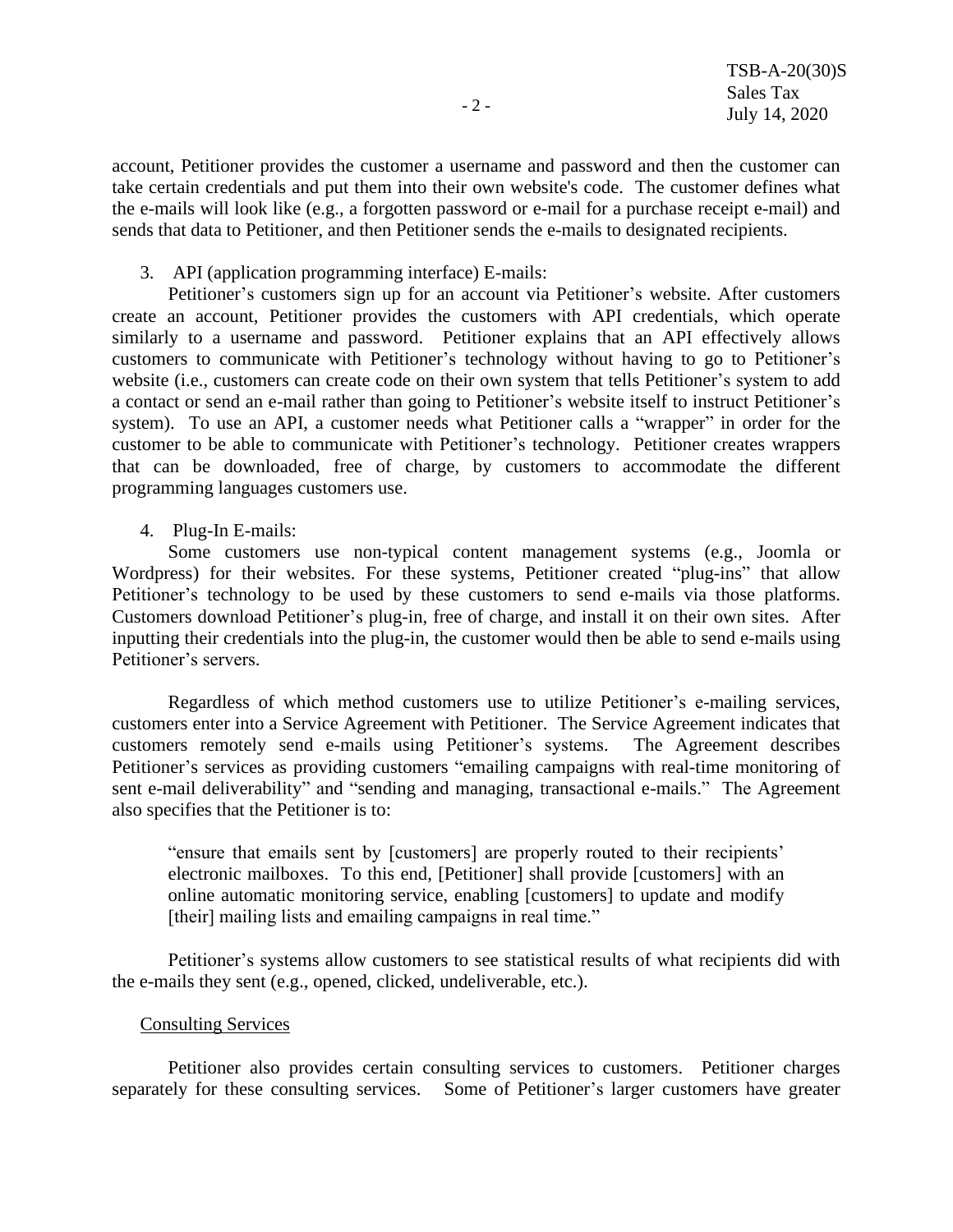needs related to avoiding sent e-mails being designated as spam by recipients' systems. In this regard, Petitioner offers services that assist customers with setting up their accounts correctly, managing massive contact lists, and developing e-mail strategies. Petitioner has experts on staff that will engage with customers, typically over the phone or by video-conference, and help them with their specific needs. Petitioner's personnel that provide these services are located outside the United States.

#### **Analysis**

The Service Agreement between Petitioner and its customers emphasizes that Petitioner's service allows its customers to remotely send e-mails using Petitioner's platform. This is further reinforced by the fact that, aside from separate consulting services and access to multiple IP addresses, Petitioner bills its customers entirely based upon the quantity of e-mails sent.

The federal Internet Tax Freedom Act (PL 105-277, 114-125) ("ITFA") became permanent on February 24, 2016. ITFA expressly prevents states from taxing internet access services. *See* 47 USC § 151, note § 1101(a)(1). Internet access service is defined as "a service that enables users to access content, information, electronic mail, or other services offered over the Internet and may also include access to proprietary content, information, and other services as part of a package of services offered to consumers." 47 USC § 151, note § 1101(a)(3)(D). ITFA also provides that non-taxable internet access includes "homepage, electronic mail and instant messaging . . . that are provided independently or not packaged with [other] Internet access." 47 USC § 151, note § 1105(5)(E).

Integrated services are to be taxed according to their primary function. See *Penfold v State Tax Commission,* 114 AD 2d 696 (3d Dep't 1985)*.* Here, the primary function of Petitioner's service is to allow customers to remotely access its servers in order to send large quantities of e-mails in an effective manner. This service constitutes an e-mail service and, therefore, is not taxable pursuant to ITFA.

In some cases, Petitioner provides plug-ins or wrappers to its customers in order to allow the customer's websites and systems to communicate with Petitioner's e-mail platform. While plug-ins and wrappers may constitute prewritten computer software, here they are provided free of charge in order to allow the customers to effectively use Petitioner's e-mail service. Because we conclude that the primary function of Petitioner's service is e-mailing, and the plug-ins and wrappers are integral to the provision of that service, the plug-ins and wrappers provided free of charge do not affect the non-taxable nature of the e-mail service and are not subject to sales tax.

Petitioner's customers receive a written or online report of the e-mail campaign results, including the statistical results of the e-mails they sent. While these reports qualify as information services under Tax Law § 1105(c), the information provided is considered personal and individual in nature and will not be subject to sales tax, so long as that information is not substantially incorporated into reports furnished to other persons. *See* TSB-A-13(30)S; TSB-A-12(19)S; TSB-A-03(42)S.